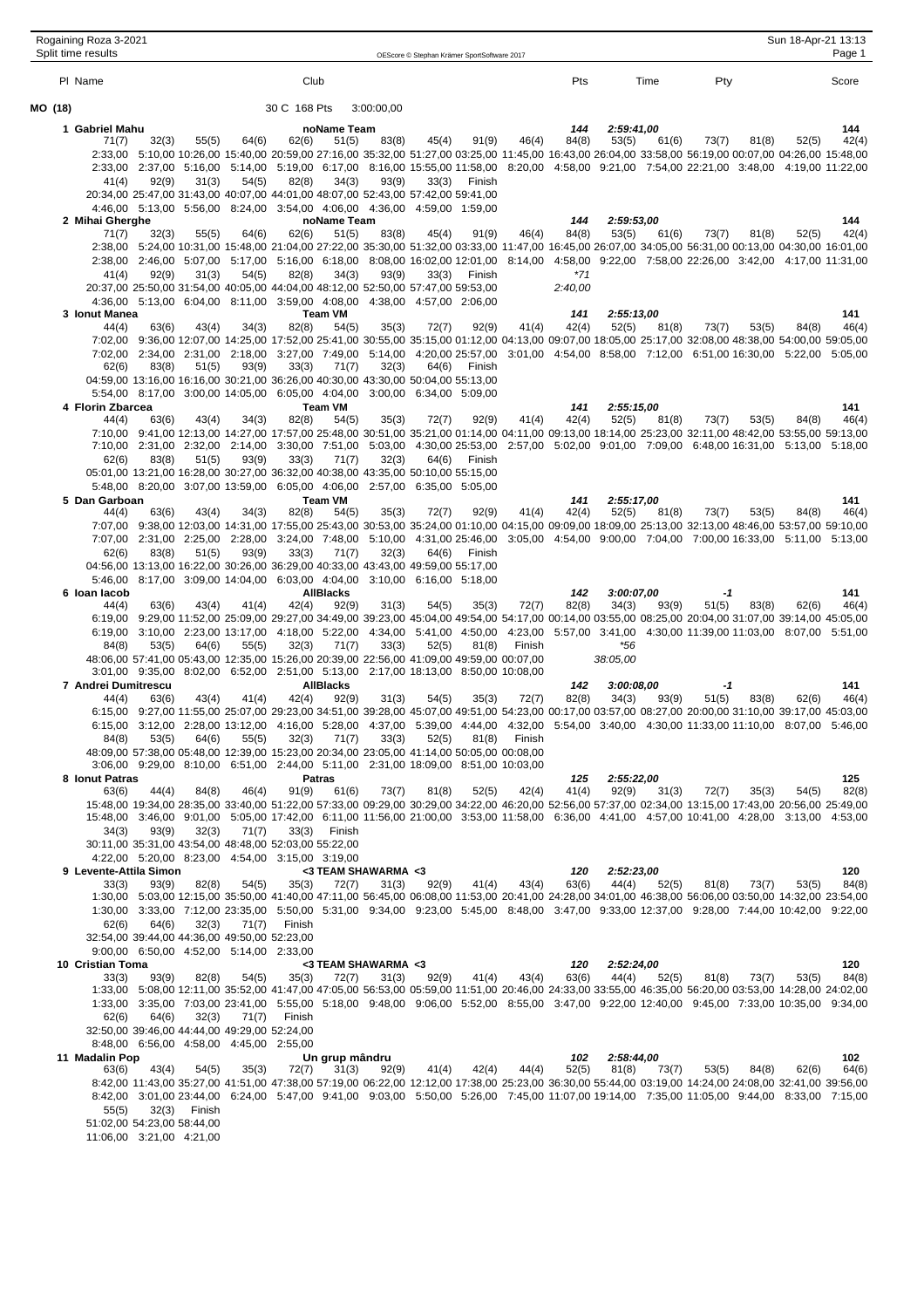|         | Rogaining Roza 3-2021<br>Split time results                                                                                                                                                                                                                                                                                                                                                                                                                                            |                                  |                                                                                           |            | OEScore © Stephan Krämer SportSoftware 2017 |                       |              |                     |                                                   |       | Sun 18-Apr-21 13:13 | Page 2       |
|---------|----------------------------------------------------------------------------------------------------------------------------------------------------------------------------------------------------------------------------------------------------------------------------------------------------------------------------------------------------------------------------------------------------------------------------------------------------------------------------------------|----------------------------------|-------------------------------------------------------------------------------------------|------------|---------------------------------------------|-----------------------|--------------|---------------------|---------------------------------------------------|-------|---------------------|--------------|
|         | PI Name                                                                                                                                                                                                                                                                                                                                                                                                                                                                                |                                  | Club                                                                                      |            |                                             |                       | Pts          | Time                | Pty                                               |       |                     | Score        |
| MO (18) |                                                                                                                                                                                                                                                                                                                                                                                                                                                                                        |                                  | 30 C 168 Pts                                                                              | 3:00:00,00 | (cont.)                                     |                       |              |                     |                                                   |       |                     |              |
|         | 1 Gabriel Mahu                                                                                                                                                                                                                                                                                                                                                                                                                                                                         |                                  | noName Team                                                                               |            |                                             |                       | 144          | 2:59:41.00          |                                                   |       |                     | 144          |
|         | 12 Tudor Grama                                                                                                                                                                                                                                                                                                                                                                                                                                                                         |                                  | Un grup mândru                                                                            |            |                                             |                       | 102          | 2:58:46,00          |                                                   |       |                     | 102          |
|         | 63(6)<br>43(4)<br>8:45,00 11:36,00 35:42,00 41:50,00 47:30,00 57:15,00 06:16,00 12:15,00 17:35,00 25:18,00 36:26,00 55:42,00 03:12,00 14:20,00 24:11,00 32:37,00 39:59,00<br>8:45,00 2:51,00 24:06,00 6:08,00 5:40,00 9:45,00 9:01,00 5:59,00 5:20,00 7:43,00 11:08,00 19:16,00 7:30,00 11:08,00 9:51,00 8:26,00 7:22,00<br>55(5)<br>32(3)<br>50:50,00 54:15,00 58:46,00<br>10:51,00 3:25,00 4:31,00                                                                                   | 54(5)<br>35(3)<br>Finish         | 72(7)<br>31(3)                                                                            | 92(9)      | 41(4)                                       | 42(4)<br>44(4)        | 52(5)        | 81(8)               | 53(5)<br>73(7)                                    | 84(8) | 62(6)               | 64(6)        |
|         | 13 Daniel Raileanu<br>33(3)<br>71(7)<br>1:55,00 7:31,00 12:38,00 23:20,00 34:22,00 43:31,00 53:42,00 11:20,00 18:41,00 30:31,00 56:40,00 04:13,00 10:57,00 18:14,00 25:38,00 36:48,00 49:51,00<br>1:55,00 5:36,00 5:07,00 10:42,00 11:02,00 9:09,00 10:11,00 17:38,00 7:21,00 11:50,00 26:09,00 7:33,00 6:44,00 7:17,00 7:24,00 11:10,00 13:03,00<br>*37<br>22:49,00                                                                                                                   | 64(6)<br>32(3)                   | Berarii<br>62(6)<br>46(4)                                                                 | 84(8)      | 44(4)                                       | 63(6)<br>43(4)        | 82<br>31(3)  | 2:49:51,00<br>35(3) | 54(5)<br>34(3)                                    | 82(8) | 93(9)               | 82<br>Finish |
|         | 14 Ionut Birsan                                                                                                                                                                                                                                                                                                                                                                                                                                                                        |                                  | Berarii                                                                                   |            |                                             |                       | 82           | 2:49:58,00          |                                                   |       |                     | 82           |
|         | 71(7)<br>33(3)<br>2:04,00 7:27,00 12:10,00 23:34,00 34:14,00 43:26,00 53:34,00 11:12,00 18:38,00 30:37,00 56:37,00 04:27,00 10:54,00 18:16,00 25:45,00 36:51,00 49:58,00<br>2:04,00 5:23,00 4:43,00 11:24,00 10:40,00 9:12,00 10:08,00 17:38,00 7:26,00 11:59,00 26:00,00 7:50,00 6:27,00 7:22,00 7:29,00 11:06,00 13:07,00<br>$*37$<br>22:46,00                                                                                                                                       | 64(6)<br>32(3)                   | 62(6)<br>46(4)                                                                            | 84(8)      | 44(4)                                       | 63(6)<br>43(4)        | 31(3)        | 35(3)               | 54(5)<br>34(3)                                    | 82(8) | 93(9)               | Finish       |
|         | 15 Valentin Gheorghe                                                                                                                                                                                                                                                                                                                                                                                                                                                                   |                                  | <b>Smart Foxes</b>                                                                        |            |                                             |                       | 76           | 2:51:48.00          |                                                   |       |                     | 76           |
|         | 33(3)<br>71(7)<br>1:59,92 7:13,92 11:03,92 20:57,92 29:14,92 49:43,92 05:17,92 13:57,92 22:50,92 36:13,92 08:03,92 15:39,92 26:04,92 34:38,92 42:59,92 51:48,00<br>1:59,92 5:14,00 3:50,00 9:54,00 8:17,00 20:29,00 15:34,00 8:40,00 8:53,00 13:23,00 31:50,00 7:36,00 10:25,00 8:34,00 8:21,00 8:48,08<br>$*45$<br>49:44,92                                                                                                                                                           | 32(3)<br>64(6)                   | 62(6)<br>45(4)                                                                            | 91(9)      | 53(5)                                       | 84(8)<br>44(4)        | 41(4)        | 42(4)               | 31(3)<br>43(4)                                    | 63(6) | Finish              |              |
|         | 16 Young Quentin                                                                                                                                                                                                                                                                                                                                                                                                                                                                       |                                  | <b>Smart Foxes</b>                                                                        |            |                                             |                       | 76           | 2:51:50,00          |                                                   |       |                     | 76           |
|         | 33(3)<br>71(7)<br>2:01,00 7:19,00 10:58,00 21:07,00 29:16,00 49:45,00 05:19,00 14:11,00 22:55,00 36:17,00 08:01,00 15:44,00 26:00,00 34:41,00 43:01,00 51:50,00<br>2:01,00 5:18,00 3:39,00 10:09,00 8:09,00 20:29,00 15:34,00 8:52,00 8:44,00 13:22,00 31:44,00 7:43,00 10:16,00 8:41,00 8:20,00 8:49,00                                                                                                                                                                               | 32(3)<br>64(6)                   | 62(6)<br>45(4)                                                                            | 91(9)      | 53(5)                                       | 84(8)<br>44(4)        | 41(4)        | 42(4)               | 31(3)<br>43(4)                                    | 63(6) | Finish              |              |
|         | 17 Mihai Marian<br>32(3)<br>71(7)<br>7:57,00 19:08,00 49:10,00 00:56,00 18:40,00 39:18,00 01:08,00 22:19,00 36:37,00 48:59,00<br>7:57,00 11:11,00 30:02,00 11:46,00 17:44,00 20:38,00 21:50,00 21:11,00 14:18,00 12:22,00                                                                                                                                                                                                                                                              | 93(9)<br>34(3)                   | <b>CeiDoiTipi</b><br>82(8)<br>72(7)                                                       | 31(3)      | 43(4)                                       | 63(6)<br>Finish       | 50           | 2:48:59,00<br>*32   | *37<br>*57<br>19:22,00 17:54,00 19:19,00 22:52,00 | *43   |                     | 50           |
|         | 18 Florin Murgociu<br>71(7)<br>32(3)<br>8:12,00 19:27,00 49:06,00 01:00,00 18:34,00 39:11,00 01:13,00 22:59,00 36:17,00 49:01,00<br>8:12,00 11:15,00 29:39,00 11:54,00 17:34,00 20:37,00 22:02,00 21:46,00 13:18,00 12:44,00                                                                                                                                                                                                                                                           | 93(9)<br>34(3)                   | <b>CeiDoiTipi</b><br>82(8)<br>72(7)                                                       | 31(3)      | 43(4)                                       | 63(6)<br>Finish       | 50           | 2:49:01,00<br>*82   | *37<br>*57<br>18:45,00 17:44,00 19:25,00 36:39,00 | *63   |                     | 50           |
| XO (32) |                                                                                                                                                                                                                                                                                                                                                                                                                                                                                        |                                  | 30 C 168 Pts                                                                              | 3:00:00,00 |                                             |                       |              |                     |                                                   |       |                     |              |
|         | 1 Andra Anghel                                                                                                                                                                                                                                                                                                                                                                                                                                                                         |                                  | TeAm AM                                                                                   |            |                                             |                       | 137          | 2:50:32,00          |                                                   |       |                     | 137          |
|         | 43(4)<br>63(6)<br>7:47,00 10:31,00 15:54,00 20:34,00 25:28,00 33:51,00 41:53,00 46:37,00 49:31,00 55:59,00 05:55,00 15:11,00 23:37,00 39:35,00 48:29,00 55:42,00 58:30,00<br>7:47,00 2:44,00 5:23,00 4:40,00 4:54,00 8:23,00 8:02,00 4:44,00 2:54,00 6:28,00 9:56,00 9:16,00 8:26,00 15:58,00 8:54,00 7:13,00 2:48,00<br>62(6)<br>83(8)<br>04:51,00 14:09,00 17:29,00 30:07,00 36:18,00 40:53,00 44:12,00 50:32,00<br>6:21,00 9:18,00 3:20,00 12:38,00 6:11,00 4:35,00 3:19,00 6:20,00 | 54(5)<br>35(3)<br>51(5)<br>93(9) | 72(7) 31(3) 42(4) 92(9) 41(4) 44(4) 52(5) 81(8) 73(7) 61(6) 91(9) 46(4)<br>33(3)<br>71(7) | 32(3)      | Finish                                      |                       |              |                     |                                                   |       |                     | 84(8)        |
|         | 2 Mihai Spatariu<br>63(6)<br>43(4)                                                                                                                                                                                                                                                                                                                                                                                                                                                     | 54(5)<br>35(3)                   | TeAm AM<br>72(7)<br>31(3)                                                                 | 42(4)      | 92(9)                                       | 41(4)<br>44(4)        | 137<br>52(5) | 2:50:34,00<br>81(8) | 73(7)<br>61(6)                                    | 91(9) | 46(4)               | 137<br>84(8) |
|         | 7:49,00 10:33,00 15:57,00 20:37,00 25:31,00 33:53,00 41:56,00 46:41,00 49:33,00 56:03,00 05:57,00 15:13,00 23:42,00 39:38,00 48:33,00 55:44,00 58:34,00<br>7:49,00 2:44,00 5:24,00 4:40,00 4:54,00 8:22,00 8:03,00 4:45,00 2:52,00 6:30,00 9:54,00 9:16,00 8:29,00 15:56,00 8:55,00 7:11,00 2:50,00<br>83(8)<br>62(6)<br>04:54,00 14:12,00 17:30,00 30:10,00 36:23,00 40:55,00 44:25,00 50:34,00                                                                                       | 93(9)<br>51(5)                   | 33(3)<br>71(7)                                                                            | 32(3)      | Finish                                      |                       |              |                     |                                                   |       |                     |              |
|         | 6:20,00 9:18,00 3:18,00 12:40,00 6:13,00 4:32,00 3:30,00 6:09,00<br>3 Claudiu Sfetcu                                                                                                                                                                                                                                                                                                                                                                                                   |                                  | Spiridusii CPNT                                                                           |            |                                             |                       | 129          | 2:59:43,00          |                                                   |       |                     | 129          |
|         | 63(6)<br>44(4)<br>9:02,00 14:25,00 25:19,00 32:27,00 40:25,00 52:49,00 57:12,00 11:06,00 19:00,00 22:40,00 29:46,00 40:52,00 45:40,00 59:37,00 06:24,00 12:25,00 18:37,00<br>9:02,00 5:23,00 10:54,00 7:08,00 7:58,00 12:24,00 4:23,00 13:54,00 7:54,00 3:40,00 7:06,00 11:06,00 4:48,00 13:57,00 6:47,00 6:01,00 6:12,00<br>82(8)<br>93(9)<br>25:48,00 36:06,00 41:30,00 47:41,00 57:19,00 59:43,00                                                                                   | 52(5)<br>81(8)<br>43(4)<br>34(3) | 73(7)<br>61(6)<br>33(3)<br>Finish                                                         | 53(5)      | 91(9)                                       | 46(4)<br>84(8)        | 62(6)        | 83(8)               | 51(5)<br>55(5)                                    | 64(6) | 32(3)               | 71(7)        |
|         | 7:11,00 10:18,00 5:24,00 6:11,00 9:38,00 2:24,00<br>4 Madalina Iliuta                                                                                                                                                                                                                                                                                                                                                                                                                  |                                  | <b>Spiridusii CPNT</b>                                                                    |            |                                             |                       | 129          | 2:59:44,00          |                                                   |       |                     | 129          |
|         | 63(6)<br>44(4)<br>8:54,00 14:35,00 25:22,00 32:23,00 40:33,00 52:46,00 57:09,00 11:13,00 19:03,00 22:34,00 29:42,00 40:47,00 45:45,00 59:29,00 06:30,00 12:33,00 18:43,00<br>8:54,00 5:41,00 10:47,00 7:01,00 8:10,00 12:13,00 4:23,00 14:04,00 7:50,00 3:31,00 7:08,00 11:05,00 4:58,00 13:44,00 7:01,00 6:03,00 6:10,00<br>93(9)<br>82(8)                                                                                                                                            | 52(5)<br>81(8)<br>34(3)<br>43(4) | 73(7)<br>61(6)<br>33(3)<br>Finish                                                         | 53(5)      | 91(9)                                       | 46(4)<br>84(8)        | 62(6)        | 83(8)               | 51(5)<br>55(5)                                    | 64(6) | 32(3)               | 71(7)        |
|         | 25:46,00 36:08,00 41:36,00 47:47,00 57:25,00 59:44,00                                                                                                                                                                                                                                                                                                                                                                                                                                  |                                  |                                                                                           |            |                                             |                       |              |                     |                                                   |       |                     |              |
|         | 7:03.00 10:22.00 5:28.00 6:11.00 9:38.00 2:19.00<br>5 Mitica                                                                                                                                                                                                                                                                                                                                                                                                                           |                                  | <b>Spiridusii CPNT</b>                                                                    |            |                                             |                       | 129          | 2:59:46,00          |                                                   |       |                     | 129          |
|         | 63(6)<br>44(4)<br>8:56,00 14:28,00 25:24,00 32:21,00 40:28,00 52:42,00 57:15,00 11:09,00 19:05,00 22:43,00 29:38,00 40:57,00 45:33,00 59:32,00 06:37,00 12:29,00 18:49,00<br>8:56,00 5:32,00 10:56,00 6:57,00 8:07,00 12:14,00 4:33,00 13:54,00 7:56,00 3:38,00 6:55,00 11:19,00 4:36,00 13:59,00 7:05,00 5:52,00 6:20,00                                                                                                                                                              | 52(5)<br>81(8)                   | 73(7)<br>61(6)                                                                            | 53(5)      | 91(9)                                       | 84(8)<br>46(4)<br>*53 | 62(6)        | 83(8)               | 51(5)<br>55(5)                                    | 64(6) | 32(3)               | 71(7)        |
|         | 93(9)<br>82(8)<br>25:51,00 36:09,00 41:39,00 47:54,00 57:22,00 59:46,00<br>7:02,00 10:18,00 5:30,00 6:15,00 9:28,00 2:24,00                                                                                                                                                                                                                                                                                                                                                            | 34(3)<br>43(4)                   | 33(3)<br>Finish                                                                           |            | *63<br>8:59,00 57:18,00                     |                       |              |                     |                                                   |       |                     |              |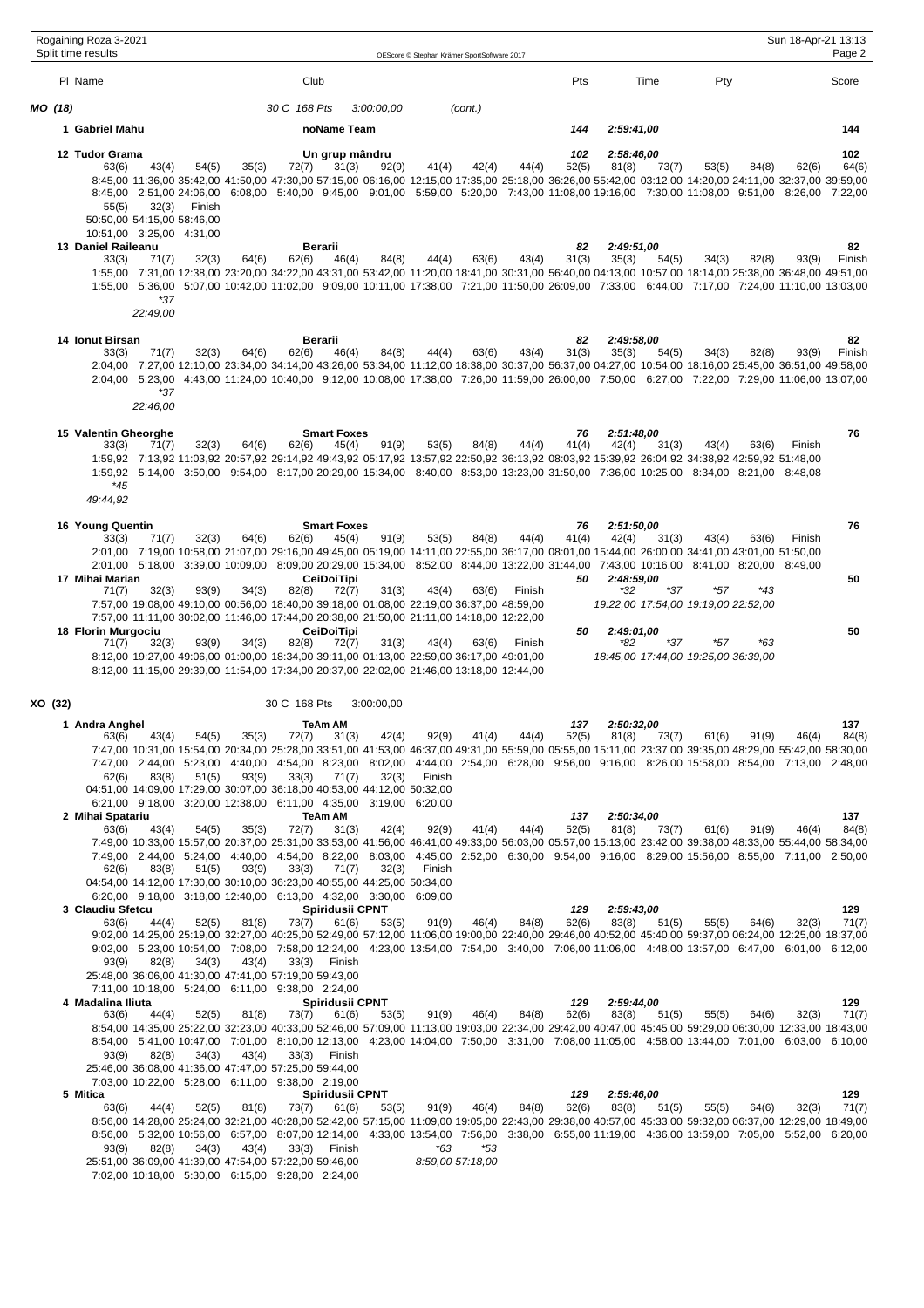|         | Rogaining Roza 3-2021<br>Split time results |                                                                        |        |                                                                                                                                                                                                                                                                                                           |            | OEScore © Stephan Krämer SportSoftware 2017 |         |       |              |                      |                      |       | Sun 18-Apr-21 13:13 | Page 3       |
|---------|---------------------------------------------|------------------------------------------------------------------------|--------|-----------------------------------------------------------------------------------------------------------------------------------------------------------------------------------------------------------------------------------------------------------------------------------------------------------|------------|---------------------------------------------|---------|-------|--------------|----------------------|----------------------|-------|---------------------|--------------|
|         | PI Name                                     |                                                                        |        | Club                                                                                                                                                                                                                                                                                                      |            |                                             |         |       | Pts          | Time                 | Pty                  |       |                     | Score        |
| XO (32) |                                             |                                                                        |        | 30 C 168 Pts                                                                                                                                                                                                                                                                                              | 3:00:00,00 |                                             | (cont.) |       |              |                      |                      |       |                     |              |
|         | 1 Andra Anghel                              |                                                                        |        | TeAm AM                                                                                                                                                                                                                                                                                                   |            |                                             |         |       | 137          | 2:50:32,00           |                      |       |                     | 137          |
|         | 6 Cornel Spiridon<br>63(6)                  | 52(5)<br>44(4)                                                         | 81(8)  | Spiridusii CPNT<br>73(7)<br>61(6)                                                                                                                                                                                                                                                                         | 53(5)      | 91(9)                                       | 46(4)   | 84(8) | 129<br>62(6) | 2:59:49,00<br>83(8)  | 55(5)<br>51(5)       | 64(6) | 32(3)               | 129<br>71(7) |
|         |                                             |                                                                        |        | 8:51,00 14:22,00 25:15,00 32:32,00 40:21,00 52:39,00 57:06,00 11:02,00 18:55,00 22:36,00 29:49,00 40:49,00 45:30,00 59:27,00 06:17,00 12:20,00 18:33,00                                                                                                                                                   |            |                                             |         |       |              |                      |                      |       |                     |              |
|         | 93(9)                                       | 82(8)<br>34(3)                                                         | 43(4)  | 8:51,00 5:31,00 10:53,00 7:17,00 7:49,00 12:18,00 4:27,00 13:56,00 7:53,00 3:41,00 7:13,00 11:00,00 4:41,00 13:57,00 6:50,00 6:03,00 6:13,00<br>33(3)<br>Finish                                                                                                                                           |            |                                             |         |       |              |                      |                      |       |                     |              |
|         |                                             |                                                                        |        | 25:54,00 36:03,00 41:32,00 47:44,00 57:27,00 59:49,00<br>7:21,00 10:09,00 5:29,00 6:12,00 9:43,00 2:22,00                                                                                                                                                                                                 |            |                                             |         |       |              |                      |                      |       |                     |              |
|         | 7 Vlad Peles<br>32(3)                       | 71(7)<br>33(3)                                                         | 93(9)  | The foxes<br>82(8)<br>34(3)                                                                                                                                                                                                                                                                               | 43(4)      | 63(6)                                       | 44(4)   | 54(5) | 122<br>35(3) | 3:05:48,00<br>72(7)  | -6<br>31(3)<br>92(9) | 41(4) | 42(4)               | 116<br>52(5) |
|         |                                             |                                                                        |        | 2:41,00 8:30,00 11:54,00 15:18,00 23:24,00 28:25,00 34:23,00 39:52,00 44:53,00 00:52,00 07:33,00 12:22,00 27:23,00 38:24,00 44:02,00 50:22,00 02:52,00                                                                                                                                                    |            |                                             |         |       |              |                      |                      |       |                     |              |
|         | 81(8)                                       | 73(7)<br>84(8)                                                         | 62(6)  | 2:41,00 5:49,00 3:24,00 3:24,00 8:06,00 5:01,00 5:58,00 5:29,00 5:01,00 15:59,00 6:41,00 4:49,00 15:01,00 11:01,00 5:38,00 6:20,00 12:30,00<br>64(6)<br>Finish                                                                                                                                            |            | $*81$                                       |         |       |              |                      |                      |       |                     |              |
|         |                                             |                                                                        |        | 13:34,00 27:14,00 45:36,00 53:30,00 59:33,00 05:48,00                                                                                                                                                                                                                                                     |            | 14:19,00                                    |         |       |              |                      |                      |       |                     |              |
|         | 8 Stefania Peles                            |                                                                        |        | 10:42,00 13:40,00 18:22,00 7:54,00 6:03,00 6:15,00<br>The foxes                                                                                                                                                                                                                                           |            |                                             |         |       | 122          | 3:05:55,00           | -6                   |       |                     | 116          |
|         | 32(3)                                       | 71(7)<br>33(3)                                                         | 93(9)  | 82(8)<br>34(3)<br>2:47,00 8:25,00 11:48,00 15:12,00 23:19,00 28:20,00 34:20,00 39:55,00 44:55,00 00:55,00 07:28,00 12:17,00 27:34,00 38:29,00 44:09,00 50:25,00 02:55,00                                                                                                                                  | 43(4)      | 63(6)                                       | 44(4)   | 54(5) | 35(3)        | 72(7)                | 31(3)<br>92(9)       | 41(4) | 42(4)               | 52(5)        |
|         | 81(8)                                       | 73(7)<br>84(8)                                                         | 62(6)  | 2:47,00 5:38,00 3:23,00 3:24,00 8:07,00 5:01,00 6:00,00 5:35,00 5:00,00 16:00,00 6:33,00 4:49,00 15:17,00 10:55,00 5:40,00 6:16,00 12:30,00<br>64(6)<br>Finish                                                                                                                                            |            | *81                                         |         |       |              |                      |                      |       |                     |              |
|         |                                             |                                                                        |        | 13:32,00 27:22,00 45:39,00 53:32,00 59:29,00 05:55,00                                                                                                                                                                                                                                                     |            | 14:31,00                                    |         |       |              |                      |                      |       |                     |              |
|         | 9 Cosmin Peles                              |                                                                        |        | 10:37,00 13:50,00 18:17,00 7:53,00 5:57,00 6:26,00<br>The foxes                                                                                                                                                                                                                                           |            |                                             |         |       | 122          | 3:05:56,00           | -6                   |       |                     | 116          |
|         | 32(3)                                       | 71(7)<br>33(3)                                                         | 93(9)  | 82(8)<br>34(3)<br>2:33,00 8:35,00 11:51,00 15:15,00 23:28,00 28:22,00 34:30,00 39:59,00 44:59,00 00:48,00 07:35,00 12:09,00 27:26,00 38:34,00 44:06,00 50:30,00 02:58,00                                                                                                                                  | 43(4)      | 63(6)                                       | 44(4)   | 54(5) | 35(3)        | 72(7)                | 31(3)<br>92(9)       | 41(4) | 42(4)               | 52(5)        |
|         |                                             |                                                                        |        | 2:33,00 6:02,00 3:16,00 3:24,00 8:13,00 4:54,00 6:08,00 5:29,00 5:00,00 15:49,00 6:47,00 4:34,00 15:17,00 11:08,00 5:32,00 6:24,00 12:28,00                                                                                                                                                               |            |                                             |         |       |              |                      |                      |       |                     |              |
|         | 81(8)                                       | 73(7)<br>84(8)                                                         | 62(6)  | 64(6)<br>Finish<br>13:29,00 27:18,00 45:45,00 53:36,00 59:41,00 05:56,00                                                                                                                                                                                                                                  |            | *81<br>14:34,00                             |         |       |              |                      |                      |       |                     |              |
|         | 10 Ruxandra Nitu                            |                                                                        |        | 10:31,00 13:49,00 18:27,00 7:51,00 6:05,00 6:15,00<br>Despartitii                                                                                                                                                                                                                                         |            |                                             |         |       | 112          | 2:59:55,00           |                      |       |                     | 112          |
|         | 33(3)                                       | 93(9)<br>82(8)                                                         | 72(7)  | 35(3)<br>31(3)                                                                                                                                                                                                                                                                                            | 92(9)      | 42(4)                                       | 41(4)   | 44(4) | 63(6)        | 53(5)                | 91(9)<br>45(4)       | 46(4) | 84(8)               | 62(6)        |
|         |                                             |                                                                        |        | 2:16,00 5:28,00 14:30,00 27:34,00 33:26,00 45:10,00 56:22,00 02:34,00 09:45,00 21:48,00 27:43,00 47:32,00 03:16,00 14:24,00 24:47,00 28:49,00 36:09,00<br>2:16,00 3:12,00 9:02,00 13:04,00 5:52,00 11:44,00 11:12,00 6:12,00 7:11,00 12:03,00 5:55,00 19:49,00 15:44,00 11:08,00 10:23,00 4:02,00 7:20,00 |            |                                             |         |       |              |                      |                      |       |                     |              |
|         | 64(6)                                       | 32(3)<br>71(7)<br>42:08,00 49:32,00 56:42,00 59:55,00                  | Finish |                                                                                                                                                                                                                                                                                                           |            |                                             |         |       |              |                      |                      |       |                     |              |
|         |                                             | 5:59,00 7:24,00 7:10,00 3:13,00                                        |        |                                                                                                                                                                                                                                                                                                           |            |                                             |         |       |              |                      |                      |       |                     |              |
|         | 11 Cezar Crican<br>33(3)                    | 93(9)<br>82(8)                                                         | 72(7)  | Despartitii<br>31(3)<br>35(3)                                                                                                                                                                                                                                                                             | 92(9)      | 42(4)                                       | 41(4)   | 44(4) | 112<br>63(6) | 2:59:57,00<br>53(5)  | 91(9)<br>45(4)       | 46(4) | 84(8)               | 112<br>62(6) |
|         |                                             |                                                                        |        | 2:15,00 5:26,00 14:29,00 27:19,00 33:16,00 44:59,00 56:12,00 02:30,00 09:41,00 21:24,00 27:44,00 47:19,00 03:18,00 14:26,00 24:44,00 28:45,00 36:10,00<br>2:15,00 3:11,00 9:03,00 12:50,00 5:57,00 11:43,00 11:13,00 6:18,00 7:11,00 11:43,00 6:20,00 19:35,00 15:59,00 11:08,00 10:18,00 4:01,00 7:25,00 |            |                                             |         |       |              |                      |                      |       |                     |              |
|         | 64(6)                                       | 32(3)<br>71(7)                                                         | Finish |                                                                                                                                                                                                                                                                                                           |            |                                             |         |       |              |                      |                      |       |                     |              |
|         |                                             | 41:59,00 49:19,00 56:51,00 59:57,00<br>5:49,00 7:20,00 7:32,00 3:06,00 |        |                                                                                                                                                                                                                                                                                                           |            |                                             |         |       |              |                      |                      |       |                     |              |
|         | 12 Ruxandra Dopovecz<br>43(4)               | 63(6)<br>44(4)                                                         | 41(4)  | <b>DoRA</b><br>92(9)<br>42(4)                                                                                                                                                                                                                                                                             | 31(3)      | 54(5)                                       | 35(3)   | 72(7) | 90<br>82(8)  | 2:50:02,00<br>93(9)  | 71(7)<br>33(3)       | 32(3) | 55(5)               | 90<br>64(6)  |
|         |                                             |                                                                        |        | 12:57,00 17:35,00 23:03,00 40:58,00 47:55,00 57:58,00 09:47,00 18:03,00 27:03,00 36:55,00 45:53,00 56:24,00 05:07,00 12:02,00 18:06,00 28:42,00 40:43,00                                                                                                                                                  |            |                                             |         |       |              |                      |                      |       |                     |              |
|         | Finish                                      |                                                                        |        | 12:57.00 4:38.00 5:28.00 17:55.00 6:57.00 10:03.00 11:49.00 8:16.00 9:00.00 9:52.00 8:58.00 10:31.00 8:43.00 6:55.00 6:04.00 10:36.00 12:01.00                                                                                                                                                            |            |                                             |         |       |              |                      |                      |       |                     |              |
|         | 50:02,00<br>9:19,00                         |                                                                        |        |                                                                                                                                                                                                                                                                                                           |            |                                             |         |       |              |                      |                      |       |                     |              |
|         | 13 Armin Dogaru<br>43(4)                    | 63(6)<br>44(4)                                                         | 41(4)  | <b>DoRA</b><br>92(9)<br>42(4)                                                                                                                                                                                                                                                                             | 31(3)      | 54(5)                                       | 35(3)   | 72(7) | 90<br>82(8)  | 2:50:05,00<br>93(9)  | 33(3)<br>71(7)       | 32(3) | 55(5)               | 90<br>64(6)  |
|         |                                             |                                                                        |        | 12:54,00 17:32,00 22:56,00 40:40,00 47:58,00 57:22,00 09:25,00 17:38,00 26:31,00 36:36,00 45:57,00 56:26,00 04:56,00 12:04,00 18:10,00 28:05,00 41:02,00                                                                                                                                                  |            |                                             |         |       |              |                      |                      |       |                     |              |
|         | Finish                                      | *71                                                                    |        | 12:54,00 4:38,00 5:24,00 17:44,00 7:18,00 9:24,00 12:03,00 8:13,00 8:53,00 10:05,00 9:21,00 10:29,00 8:30,00 7:08,00 6:06,00 9:55,00 12:57,00                                                                                                                                                             |            |                                             |         |       |              |                      |                      |       |                     |              |
|         | 50:05,00<br>9:03,00                         | 12:11,00                                                               |        |                                                                                                                                                                                                                                                                                                           |            |                                             |         |       |              |                      |                      |       |                     |              |
|         | 14 Irina Anton                              |                                                                        |        | <b>Fisheye Team</b>                                                                                                                                                                                                                                                                                       |            |                                             |         |       | 89           | 2:49:30,00           |                      |       |                     | 89           |
|         | 64(6)                                       | 55(5)<br>32(3)                                                         | 71(7)  | 33(3)<br>93(9)<br>7:04,00 17:10,00 23:22,00 31:47,00 39:36,00 46:50,00 59:41,00 09:02,00 17:41,00 24:23,00 34:14,00 47:39,00 55:39,00 03:06,00 17:08,00 24:58,00 49:30,00                                                                                                                                 | 82(8)      | 34(3)                                       | 43(4)   | 63(6) | 44(4)        | 84(8)                | 46(4)<br>62(6)       | 83(8) | 51(5)               | Finish       |
|         |                                             | *37                                                                    |        | 7:04,00 10:06,00 6:12,00 8:25,00 7:49,00 7:14,00 12:51,00 9:21,00 8:39,00 6:42,00 9:51,00 13:25,00 8:00,00 7:27,00 14:02,00 7:50,00 24:32,00                                                                                                                                                              |            |                                             |         |       |              |                      |                      |       |                     |              |
|         |                                             | 19:26,00                                                               |        |                                                                                                                                                                                                                                                                                                           |            |                                             |         |       |              |                      |                      |       |                     |              |
|         | 15 Cornel Pochiu                            |                                                                        |        | <b>Fisheye Team</b>                                                                                                                                                                                                                                                                                       |            |                                             |         |       | 89           | 2:49:34,00           |                      |       |                     | 89           |
|         | 64(6)                                       | 55(5)<br>32(3)                                                         | 71(7)  | 93(9)<br>33(3)<br>6:51,00 17:04,00 23:17,00 31:38,00 39:34,00 46:47,00 59:36,00 08:59,00 17:30,00 23:43,00 34:12,00 47:30,00 55:12,00 02:59,00 17:02,00 24:55,00 49:34,00                                                                                                                                 | 82(8)      | 34(3)                                       | 43(4)   | 63(6) | 44(4)        | 84(8)                | 46(4)<br>62(6)       | 83(8) | 51(5)               | Finish       |
|         |                                             | *37                                                                    |        | 6:51,00 10:13,00 6:13,00 8:21,00 7:56,00 7:13,00 12:49,00 9:23,00 8:31,00 6:13,00 10:29,00 13:18,00 7:42,00 7:47,00 14:03,00 7:53,00 24:39,00                                                                                                                                                             |            |                                             |         |       |              |                      |                      |       |                     |              |
|         |                                             | 19:28,00                                                               |        |                                                                                                                                                                                                                                                                                                           |            |                                             |         |       |              |                      |                      |       |                     |              |
|         | 16 Marius Cozma                             |                                                                        |        | Pufosii                                                                                                                                                                                                                                                                                                   |            |                                             |         |       | 66           | 3:00:12,00           | -1                   |       |                     | 65           |
|         | 64(6)                                       | 84(8)<br>53(5)                                                         | 61(6)  | 73(7)<br>81(8)<br>11:53,00 36:55,00 52:48,00 05:31,00 45:02,00 54:57,00 02:05,00 22:01,00 34:17,00 41:01,00 49:53,00 00:12,00                                                                                                                                                                             | 52(5)      | 42(4)                                       | 92(9)   | 41(4) | 43(4)        | Finish               |                      |       |                     |              |
|         |                                             |                                                                        |        | 11:53,00 25:02,00 15:53,00 12:43,00 39:31,00 9:55,00 7:08,00 19:56,00 12:16,00 6:44,00 8:52,00 10:19,00                                                                                                                                                                                                   |            |                                             |         |       |              |                      |                      |       |                     |              |
|         | 17 Codrut Terciu<br>64(6)                   | 84(8)<br>53(5)                                                         | 61(6)  | Pufosii<br>73(7)<br>81(8)                                                                                                                                                                                                                                                                                 | 52(5)      | 42(4)                                       | 92(9)   | 41(4) | 66<br>43(4)  | 3:00:13,00<br>Finish | -1                   |       |                     | 65           |
|         |                                             |                                                                        |        | 11:55,00 36:50,00 52:39,00 05:24,00 44:47,00 54:53,00 02:00,00 22:06,00 34:26,00 40:44,00 49:59,00 00:13,00<br>11:55,00 24:55,00 15:49,00 12:45,00 39:23,00 10:06,00 7:07,00 20:06,00 12:20,00 6:18,00 9:15,00 10:14,00                                                                                   |            |                                             |         |       |              |                      |                      |       |                     |              |
|         |                                             |                                                                        |        |                                                                                                                                                                                                                                                                                                           |            |                                             |         |       |              |                      |                      |       |                     |              |

l,